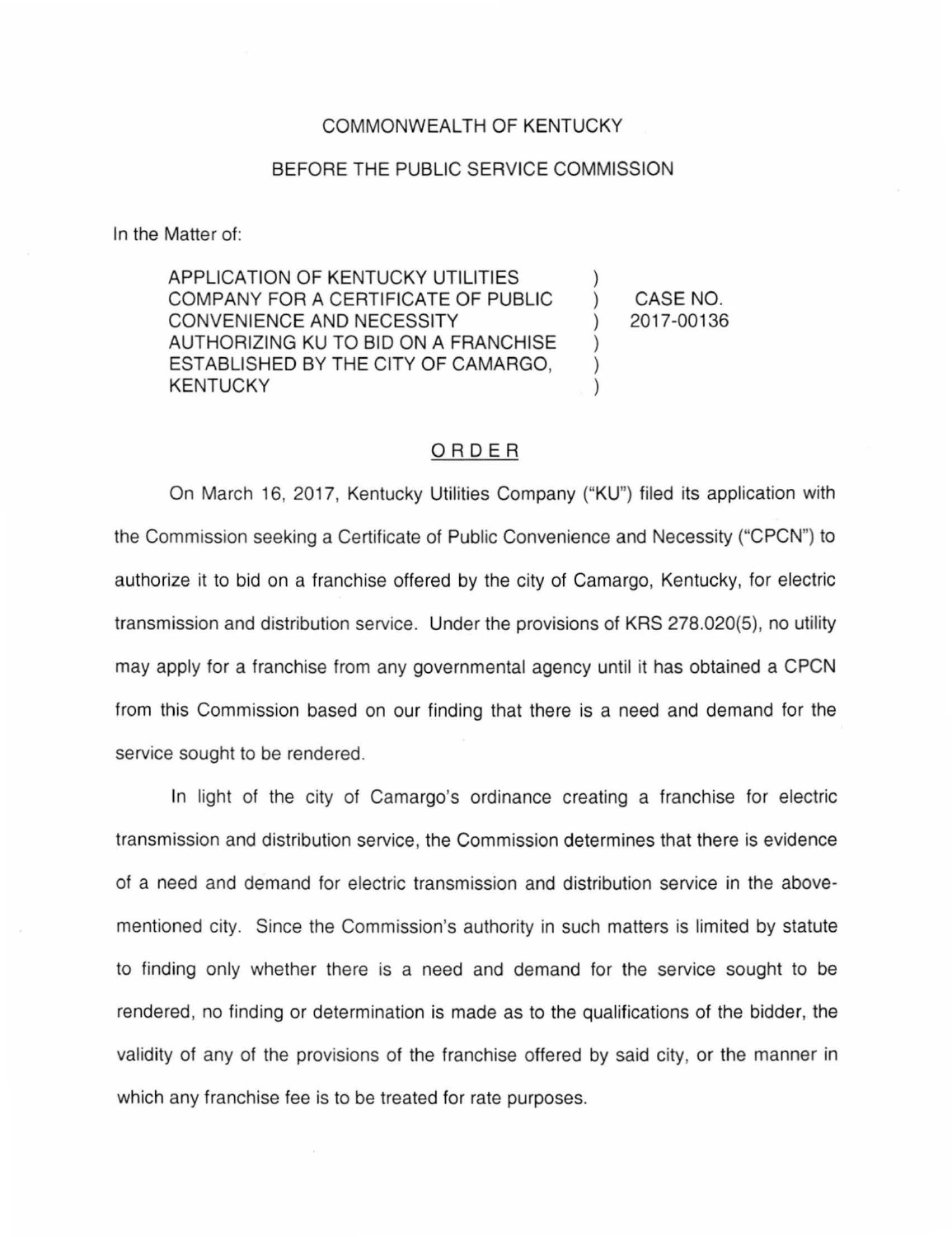## IT IS THEREFORE ORDERED that:

1. KU is granted a CPCN that authorizes it to bid on a franchise offered by the city of Camargo, Kentucky, for electric transmission and distribution service.

2. If KU is not the successful bidder, KU shall, within ten days of the award of the franchise at issue, file with the Commission a written notice stating that KU was not the successful bidder.

3. If KU is the successful bidder, KU shall, within ten days of the award of the franchise at issue, file with the Commission a copy of the executed franchise agreement and a statement disclosing the amount of the initial franchise fee.

4. If KU is the successful bidder, KU shall, within ten days of an increase or decrease in the amount of the initial franchise fee set forth in the franchise agreement, file with the Commission documentation setting forth the revised fee.

5. Any documents filed pursuant to ordering paragraphs 2, 3, or 4 of this Order shall reference the number of this case and shall be electronically submitted via the Commission's electronic Tariff Filing System.

6. This Order shall not be construed as granting a CPCN to construct utility facilities in said city.

By the Commission

ENTERED **MAR 2 2 2017**  KENTUCKY PUBLIC SERVICE COMMISSION

ATTEST:

Jaline R. Masheus